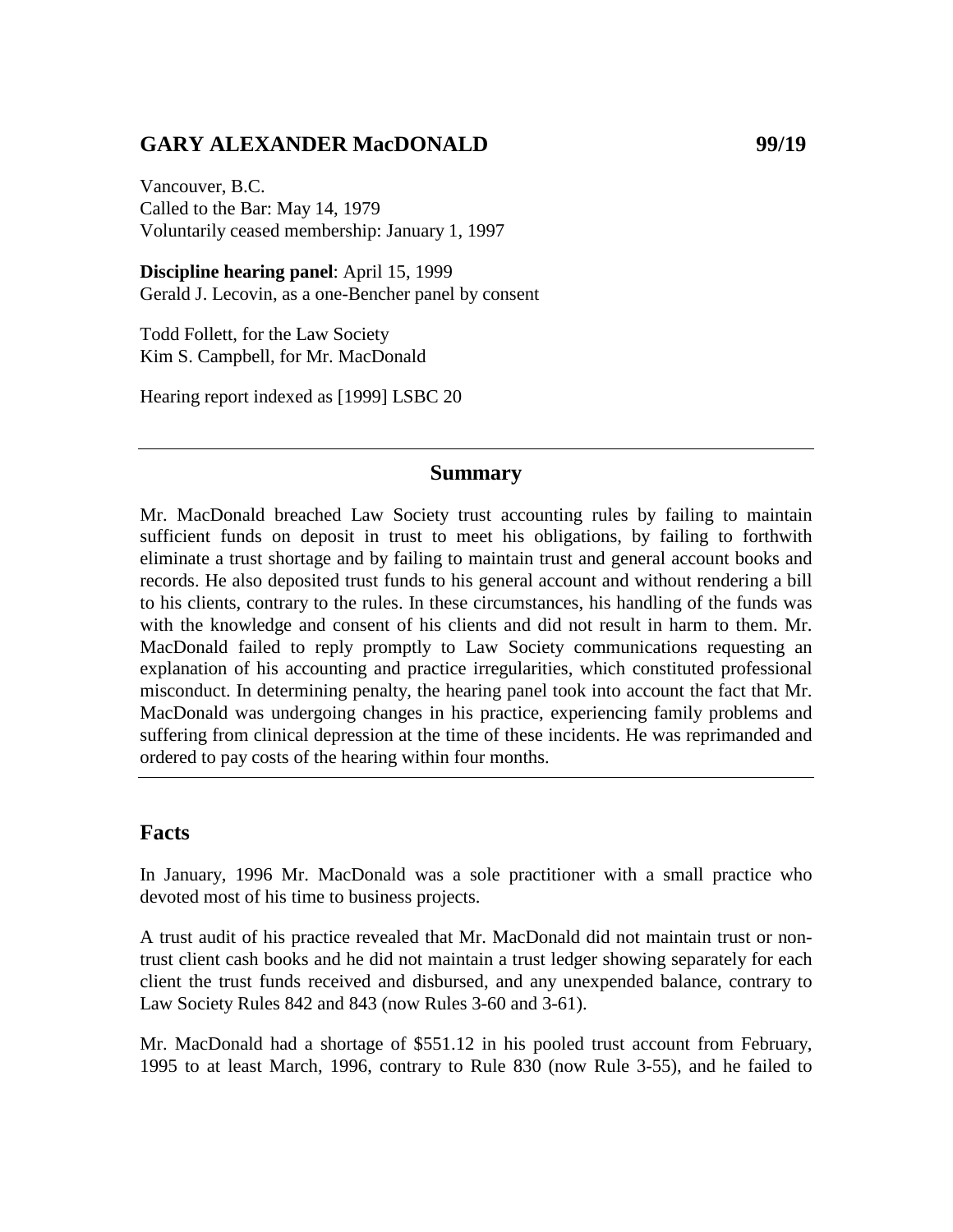deposit cheques to forthwith eliminate the shortfall upon discovery, contrary to Rule 861 (now Rule 3-66).

He deposited client trust cheques to his general bank account, contrary to Rule 803 (now Rule 3-51) without supporting billings, or he took these funds without depositing them into either his general or trust accounts and without supporting billings, as follows:

- Mr. MacDonald received \$974.48 from clients on October 17, 1994, which he deposited directly into his general account. A billing was not prepared until June 12, 1995. The June 12 billing indicated that none of the services billed were performed prior to October 17.
- On October 26, 1994 Mr. MacDonald received from the same clients a further \$4,000.40, depositing \$2,660 of this amount to his general account and receiving \$1,337.46 personally. He did not prepare a billing until December 7, 1994. The billing indicated that, of the 24.8 hours billed, 6.8 hours were for services performed prior to October 28 and 18 hours were performed between that date and December 7.
- Between May and November, 1995, Mr. MacDonald received a total of \$5,000 in trust from one of these clients. He deposited these funds to his general account and, as of January 25, 1996, had not prepared a billing relating to them.

Mr. MacDonald's dealings with these trust funds were with the knowledge and consent of his clients, one of whom was his mother.

In August, 1995 Mr. MacDonald had a nervous breakdown and thereafter suffered from emotional problems that seriously affected his ability to practise. He failed to respond substantively to a request from Law Society staff in April, 1996 for an explanation of his accounting and practice irregularities. He did not respond substantively to telephone reminders from the Society on May 27, May 31 and June 5, 1996 or to letters of June 6 and July 17, 1996, although he told the Society he was preparing a response.

Mr. MacDonald had a more serious breakdown in November, 1996 and was hospitalized until mid-January, 1997. He voluntarily ceased practice in December, 1996.

## **Decision**

Mr. MacDonald admitted, and the hearing panel found, that he breached several Law Society trust accounting rules. The panel found, as requested by the Law Society, that these rule breaches did not amount to misconduct or conduct unbecoming a lawyer.

Mr. MacDonald also admitted, and the panel found, that he failed to reply promptly to Law Society communications, which constituted professional misconduct. While acknowledging the difficulties Mr. MacDonald faced, the panel noted that he was capable of responding to these communications.